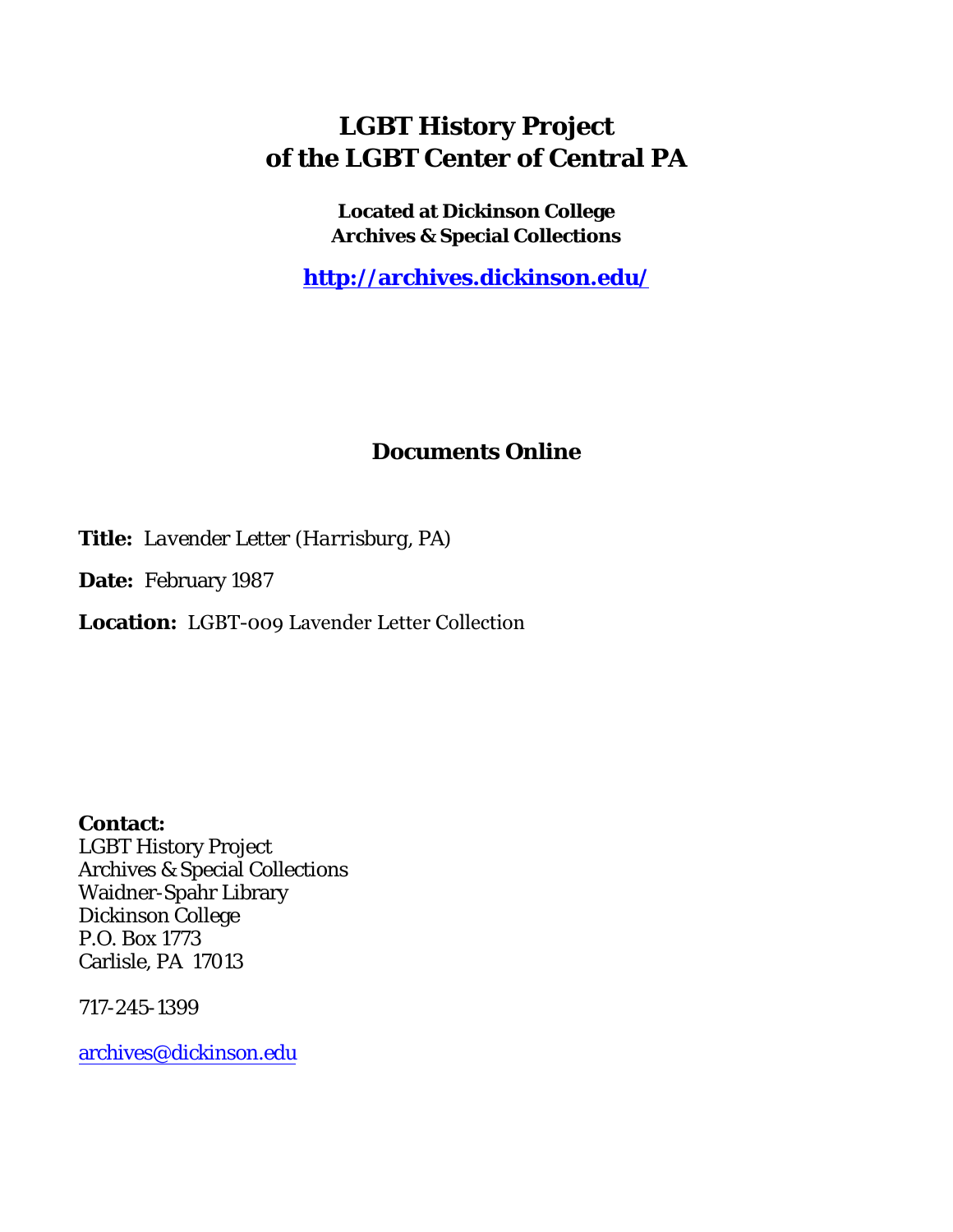| Y L'AVERder Letter                                                                                                                                                                                                                                                                                                                                                                       |                                                                                                                                                                                                                                                                                                       |
|------------------------------------------------------------------------------------------------------------------------------------------------------------------------------------------------------------------------------------------------------------------------------------------------------------------------------------------------------------------------------------------|-------------------------------------------------------------------------------------------------------------------------------------------------------------------------------------------------------------------------------------------------------------------------------------------------------|
| A CALENDAR OF EVENTS FOR AND BY LESBIAN WOMEN<br>February, 1987<br>Volune 5, No. 2<br>IN CENTRAL PENNSYLVANIA                                                                                                                                                                                                                                                                            |                                                                                                                                                                                                                                                                                                       |
| SATRUDAY, JANUARY 31 - 8-PM-2AMJane Street<br>Band in concert at Altland; s Ranch. 6 miles<br>West of York on Rt. 30. \$5(?) at door. For<br>more info. call 225-4479.<br>*****<br><b>DOMOCANDOMOCANDOANDOANDOANDOANDOAN</b>                                                                                                                                                             | SUNDAY, FEBRUARY 8 - 7:30PMMCC Worship Service,<br>Friends Meeting House, 6th & Herr Sts., Hbg.<br>SUNDAY, FEBRUARY 8 - 7PMMCC Worship Service,<br>Unitarian Church of Lancaster, 538 W. Chestnut St.<br>WEDNESDAY, FEBRUARY 11 - 8:30PM-12AMBobbi<br>Carmitchell in concert at the Golden Eagle, 170 |
| SUNDAY, FEBRUARY 1 - 7PMMCC Worship Service,<br>Unitarian Church of Lancaster, 538 W. Chestnut St.<br>SUNDAY, FEBRUARY 1 - 7:30PMMCC Worship Service,<br>Friends Meeting House, 6th & Herr Sts., Hbg.                                                                                                                                                                                    | East King Street, Lancaster.<br>THURSDAY, FEBRUARY 12 - 7:30PMPaula Gunn Allen.<br>National American Women's Poet and author of<br>"Feminist Myth" and "Older Lesbian Book" at Walls<br>Lounge, University Center, Bucknell Univ.,<br>Lewisburg. Reception afterward.                                 |
| SUNDAY, FEBRUARY 1 - 5PMDignity sponsored<br>Mass, potluck and video: As Is. Friends Meeting<br>House, 6th & Herr Sts., Hbg.<br>CAN COM COM COM CAN CAN COM COM COM CO                                                                                                                                                                                                                   | FRIDAY, FEBRUARY 13 - 9:30PM-1:30AMBobbi<br>Carmitchell in concert at Bube's Brewery, 102 N.<br>Market Street, Mt. Joy.                                                                                                                                                                               |
| MONDAY, FEBRUARY 2 - 7:30PM-9:30PMMCC spon-<br>sored Lesbian Rap Group. Game nights. Open to<br>all women in the area. Quaker Meeting House,<br>6th & Herr Sts., Hbg.                                                                                                                                                                                                                    | ๛๛ฃ๛๛ฃ๛๛ฃ๛๛ฃ๛๛๛๛๛๛๛๛๛๛๛๛๛<br>SATURDAY, FEBRUARY 14 - VALENTINE'S DAY.<br>Buy a box of candy to share with someone!                                                                                                                                                                                    |
| <b>CAN COMECAN COMECAN COM</b><br>OOOF!<br>TUESDAY, FEBRUARY 3 - Elizabeth Blackwell born<br>1821.<br><b>BIRTHDAY</b><br>WEDNESDAY, FEBRUARY 4 - Rosa Parks born in 1913,                                                                                                                                                                                                                | SATURDAY, FEBRUARY 14 - 8:30PMSingles Valentine<br>Buffet (real food) and Party. Soft and gentle<br>dancing. Sponsored by Women's Space, Phila.<br>\$8. Reservation suggested.<br>4060 Ridge Ave. Women's Space Center, Phila.<br>215/482-6749.<br>©™®™®™®™®™®™®™®™®™®™®™®™®™®™®                      |
| Betty Friedan born in 1921.<br>WEDNESDAY, FEBRUARY 4 - 7:30PMDesert Hearts<br>being shown at Stahr Auditorium at Franklin &<br>Marshall College, Lancaster. FREE.                                                                                                                                                                                                                        | SATURDAY, FEBRUARY 14 - 7:30PMDignity sponsored<br>Pizza and Game night. Bring your favorite game.<br>Pizza provided. 114 Calder Street, Hbg. Mixed<br>group. For info. call 236-8563.                                                                                                                |
| <b>CANDOANDOANDOANDOANDOANDOANDOAND</b><br>FRIDAY, FEBRUARY 6 - 9:30PM-1:30AMBobbi<br>Carmitchell in concert at the Ground Round,<br>Taylor Bridge By-pass, Camp Hill.                                                                                                                                                                                                                   | SATURDAY, FEBRUARY 14 - 9PM-1AMJane Street Band<br>in concert at Patterson Park Recreation Center,<br>Baltimore and Luzerne St., Wash., D.C. \$7.<br>For info. call 301-243-3131.<br>*****                                                                                                            |
| SATURDAY, FEBRUARY 7 - 6:30PM-10PMMCC<br>sponsored Chili Potluck Dinner and Dirty Bingo.<br>Bring salad or dessert and a wrapped white<br>elephant item. Downstairs, Quaker Meeting<br>House, 6th & Herr Sts., Hbg.                                                                                                                                                                      | SATURDAY, FEBRUARY 14 - 9:30PM-1:30AMBobbi<br>Carmitchell in concert at the First Capitol,<br>Pershing & Phila. Sts., York.                                                                                                                                                                           |
| SATURDAY, FEBRUARY 7 - Cross Country Skiing,<br>Bloomsburg University. Lesbian and Gay Support<br>Group is sponsoring a day of skiing. The day<br>will begin with ice breaker games, ski lesson<br>and free skiing. All levels, many trails.<br>Cost \$20 includes equipment, transportation,<br>trail fees and instruction. Lunch can be<br>brought or bought. Write: Free Spirit, Kehr | SUNDAY, FEBRUARY 15 - Susan B. Anthony born 1820.<br>Happy Birthday Sue!<br>OOOF!<br><b>BIRTHDAY</b>                                                                                                                                                                                                  |
| Union, Box 113, Bloomsburg Univ., Bloomsburg,<br>PA 17815 (Checks payable to QUEST) 389-4323.<br>CANDEAMOCANDEAMOCANDEAMOCANDEAMO<br>SATURDAY, FEBRUARY 7 - 6PMMOVIES MOVIES                                                                                                                                                                                                             | SUNDAY, FEBRUARY 15 - 5:30PMDignity sponsored<br>Mass and social. St. Patrick Cathedral, 212 State<br>Street, Hbg. Social:1507 Green St., Hbg.                                                                                                                                                        |
| Desert Hearts at Stahr Auditorium at Franklin and<br>Marshall College, Lancaster. FREE My Beautiful<br>Laundrette - 8PM at Hensel Hall, F&M College. \$2.                                                                                                                                                                                                                                | ABA DEABA DEABA DEABA DEABA DEABA DEABA DEAB                                                                                                                                                                                                                                                          |
| <b>UM JUM JUM JUM JUM JUM JUM JUM JUM J</b><br>SATURDAY, FEBRUARY 7 - 9:30PM-1:30AMBobbi<br>Carmitchell in concert at the Ground Round, Taylor<br>Bridge By-Pass, Camp Hill.                                                                                                                                                                                                             | SUNDAY, FEBRUARY 15 - 7:30Holly Near, Teresa<br>Trull and Linda Tillery in concert. You couldn't<br>get much better! Warner Theater, 513 13th Street,<br>N.W., Wash., D.C. Tickets on sale at Ticketrons.                                                                                             |